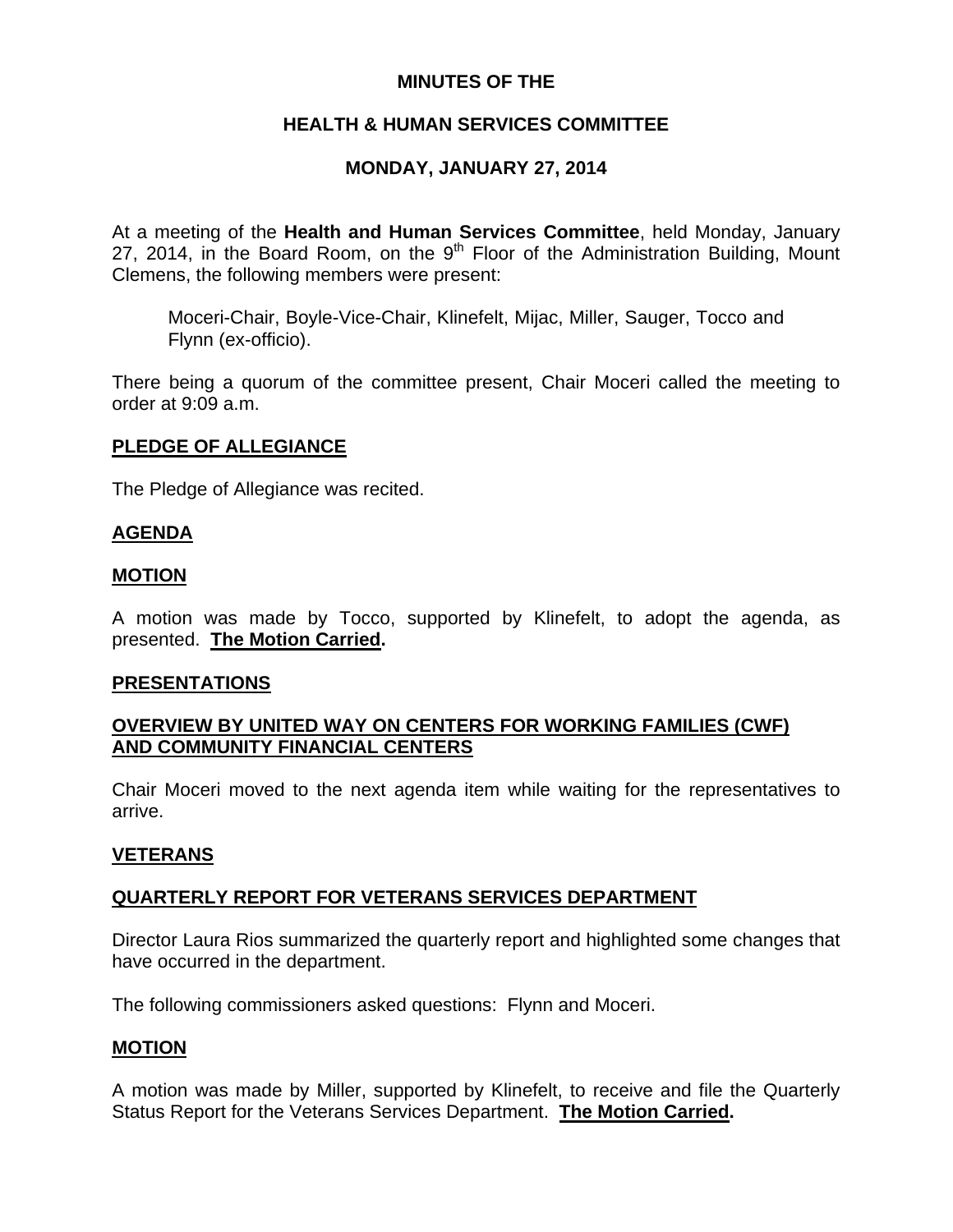### **COMMUNITY SERVICES**

### **BUDGET AMENDMENT/CSA/HEAD START MOTION**

A motion was made by Klinefelt, supported by Miller, to forward to the Finance Committee a recommendation to approve a budget amendment to the 2013/14 MCCSA Head Start budget in the amount of \$35,427; further, this budget action addresses budgetary issues only. It does not constitute the Commission's approval of any County contract. If a contract requires Commission approval under the County's Contracting Policy or the County's Procurement Ordinance, such approval must be sought separately. **The Motion Carried.** 

### **HHS COMMITTEE CHAIR ITEMS**

## **3RD ANNUAL ALL ABOUT FOOD CONFERENCE**

Chair Moceri noted that the conference will be held on February  $12<sup>th</sup>$  at the Macomb Intermediate School District.

She also indicated that she received the Area Agency on Aging-1B Fiscal Year End 2013 Report and a copy will be emailed to commissioners.

### **PRESENTATIONS**

## **OVERVIEW BY UNITED WAY ON CENTERS FOR WORKING FAMILIES (CWF) AND COMMUNITY FINANCIAL CENTERS**

Kyle DuBuc, Director of Public Policy and Advocacy for United Way of Southeastern Michigan, was on hand to inform commissioners of United Way's transition during the course of the past decade, which includes modernization of processes, closely looking at non-profits in the region and identifying their own mission and goals for funding purposes.

He said United Way has prioritized providing assistance that helps ensure people can attain self-sufficiency and has placed significant focus on workforce development, education and food security.

Karen Tyler-Ruiz, Senior Director of Financial Stability for United Way, explained that major goals of the organization are making Detroit one of the top five places to work and live and making sure that all children have access to education and financial stability to allow them to grow up and be career-ready by age 18.

Ms. Tyler-Ruiz provided an overview of the Centers for Working Families (CWF) model and its vision, as well as the Community Financial Center initiative.

The following commissioners spoke: Miller, Klinefelt and Moceri.